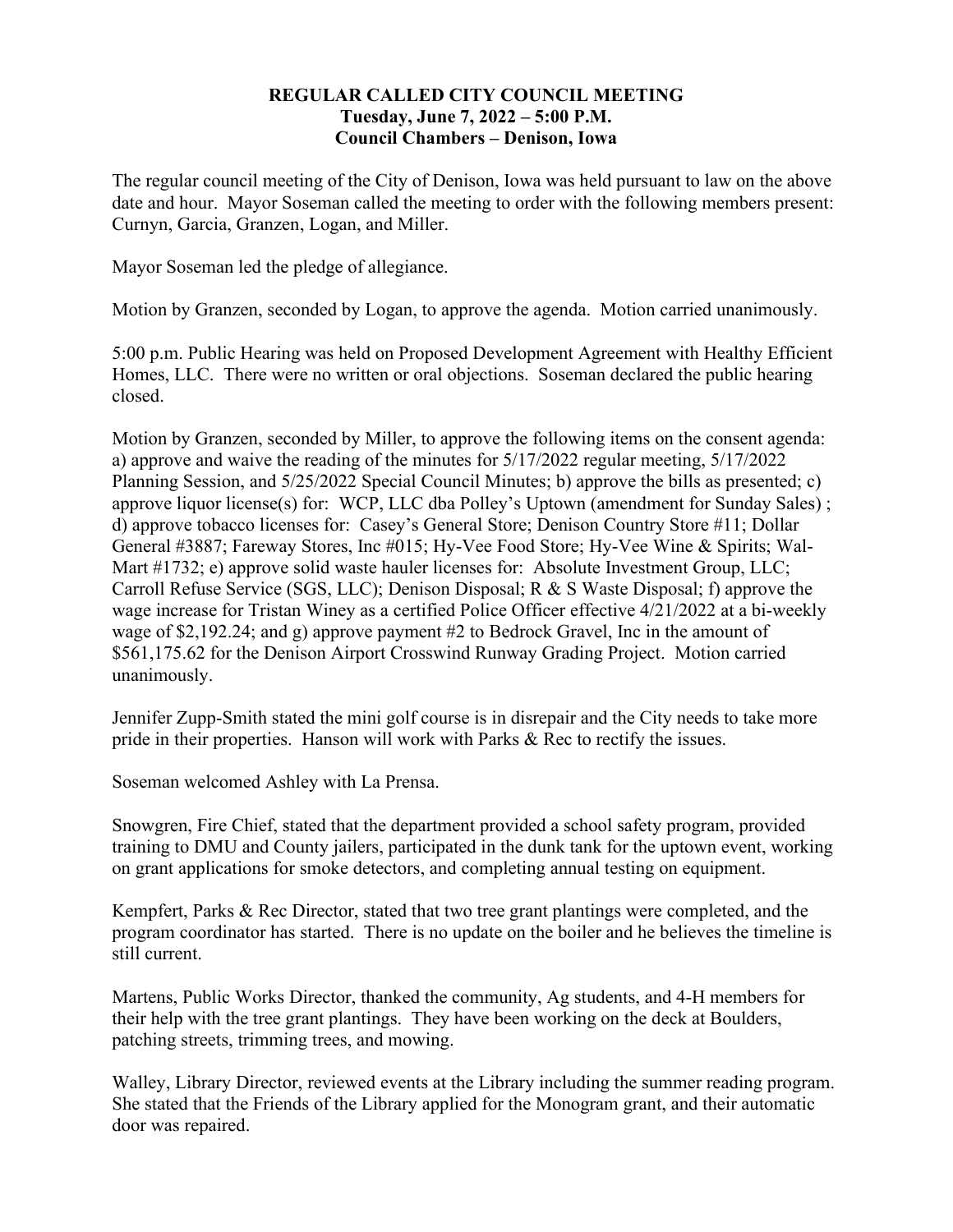Rinnan, Police Chief, stated that Sergeant Cardenas participated in the dunk tank at the uptown event. A sergeant resigned so he has started the hiring process. This will include reorganizing the department. The department is working on school and business safety projects.

Motion by Logan, seconded by Miller to authorize Jodie Flaherty, City Clerk, as a signer on the City's bank accounts. Motion carried unanimously.

Motion by Logan, seconded by Granzen to approve the Special Event Permit for Market in the Park for each Saturday from 06/18/2022 to 10/8/2022, 10 a.m. to 2 p.m.; last Saturday of each month from 06/25/2022 to 10/29/2022, 7 p.m. to 11 p.m.; and to waive the permit fees. Motion carried unanimously.

Motion by Garcia, seconded by Curnyn to approve the Special Event Permit for St. Rose Fundraiser on 06/12/2022 and waive the permit fees. Motion carried unanimously.

Discussion was held on the Fire Station kitchen remodel. Snowgren received two bids and recommends Option 2. Both options are the same except for the cabinet contractor. Option 1 including Crossgrain Woodworking at \$44,667.23, and Option 2 including The Cabinet Factory at \$26,040.55. Motion by Miller, seconded by Garcia, to approve Option 2 in the amount of \$26,040.55. Motion carried unanimously.

Discussion was held on staffing issues at the Police Department. Chief Rinnan stated that due to a Sergeant resigning, an officer had to cancel his vacation. Rinnan would like to pay out the officer his vacation hours to the handbook limit of 40 hours. Motion by Garcia, seconded by Granzen to pay out the vacation down to the 40-hour carryover prior to July 1, 2022. Motion carried unanimously.

Discussion was held on Washington Park, matching grant funds, and options for project boundaries. Hanson presented Council four options. Option 1: do nothing, no cost; Option 2: ADA compliant playground, \$600,000, Option 3: all inclusive, \$800,000, or Option 4: link with Yellow Smoke Park, \$1.265 million. Matching grant funds (60%) are available, but the application is due by June 30. Kempfert stated that a donor has come forward and pledged approximately \$40,000 towards the project. Council is impressed with the work done on the project but thinks the June 30 deadline is too early to commit to this project.

Hanson stated he is having issues finding suitable housing within city limits. His contract states he must live within 15 miles of Denison. He has put an offer on a property in Schleswig.

Resolution #2022-25 was introduced Setting the Time and Place to Conduct a Public Hearing to Vacate Public Property within the City of Denison, Iowa for June 21, 2022, at 5:00 p.m. Motion by Granzen, seconded by Garcia, to approve Resolution #2022-25. Motion carried unanimously.

Resolution #2022-26 was introduced Creating an Ad-Hoc Parks and Recreation Commission Committee to Work with Residents to Create a City Wellness Center. Motion by Logan, seconded by Curnyn, to approve Resolution #2022-26. Motion carried unanimously.

Motion by Garcia, seconded by Logan, to allow the committee to apply for grants with Hanson signing off after his review. Motion carried unanimously.